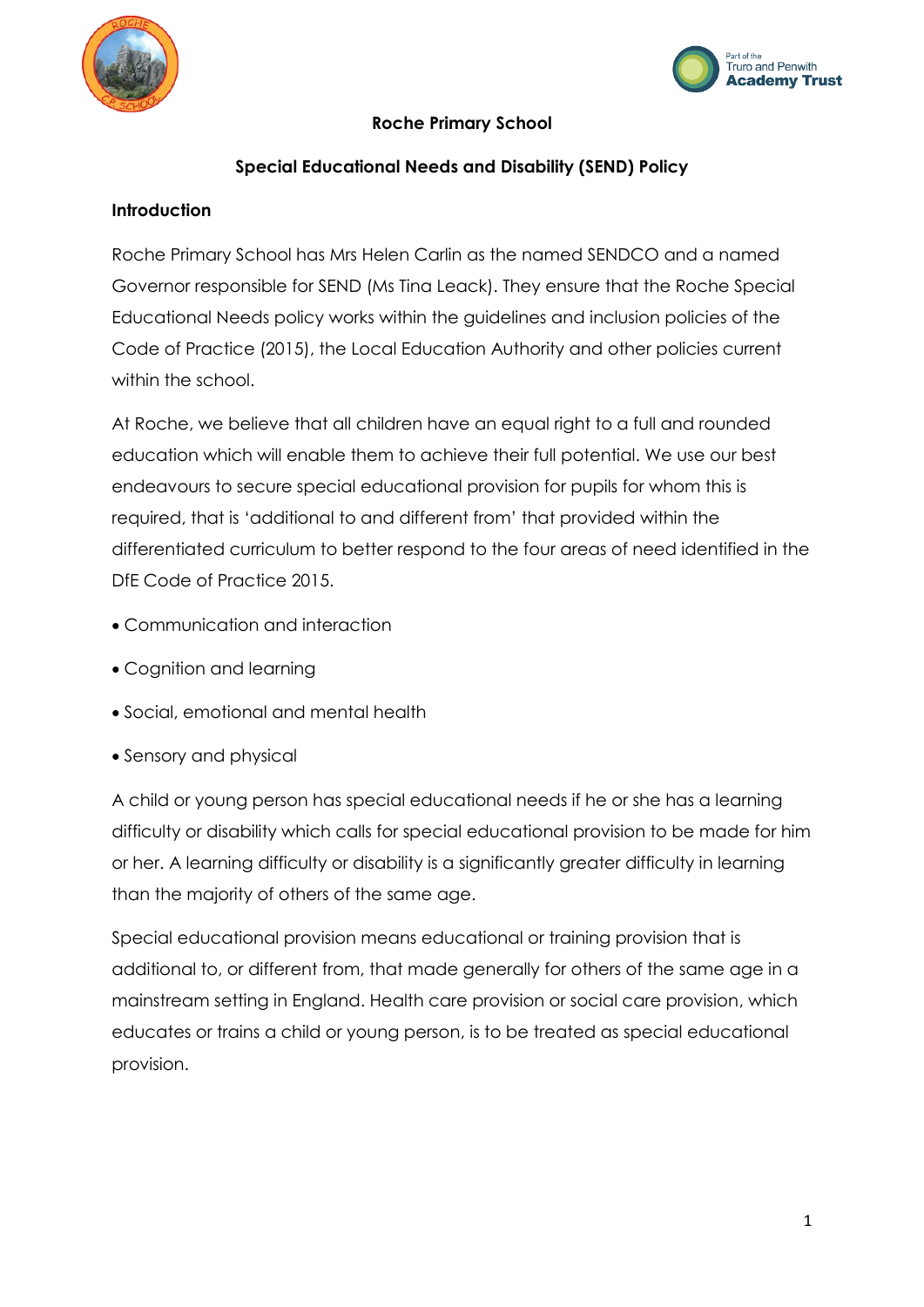



## **Code of Practice 2015**

The school recognises that the needs of high achieving children should also be catered for and recognised as a 'special educational need'.

This SEN policy details how, at Roche, we will do our best to ensure that the necessary provision is made for any pupil who has special educational needs and that those needs are known to all who are likely to work with them. We will ensure that teachers are able to identify and provide for those pupils with special educational needs, allowing them to join in all school activities together with pupils who do not have special educational needs.

#### **Aims and objectives**

The aims of this policy are:

 to create an environment that meets the special educational needs of each child in order that they can achieve their learning potential and engage in activities alongside pupils who do not have SEN

 to request, monitor and respond to parents/carers and pupils' views in order to evidence high levels of confidence and partnership

to make clear the expectations of all partners in the process

 to ensure a high level of staff expertise to meet pupil need, through well targeted continuing professional development

 to ensure support for pupils with medical conditions full inclusion in all school activities by ensuring consultation with health and social care professionals

 to identify the roles and responsibilities of all staff in providing for children's special educational needs

 through reasonable adjustments to enable all children to have full access to all elements of the school curriculum

 to work in cooperation and productive partnerships with the Local Authority and other outside agencies, to ensure there is a multi-professional approach to meeting the needs of all vulnerable learners.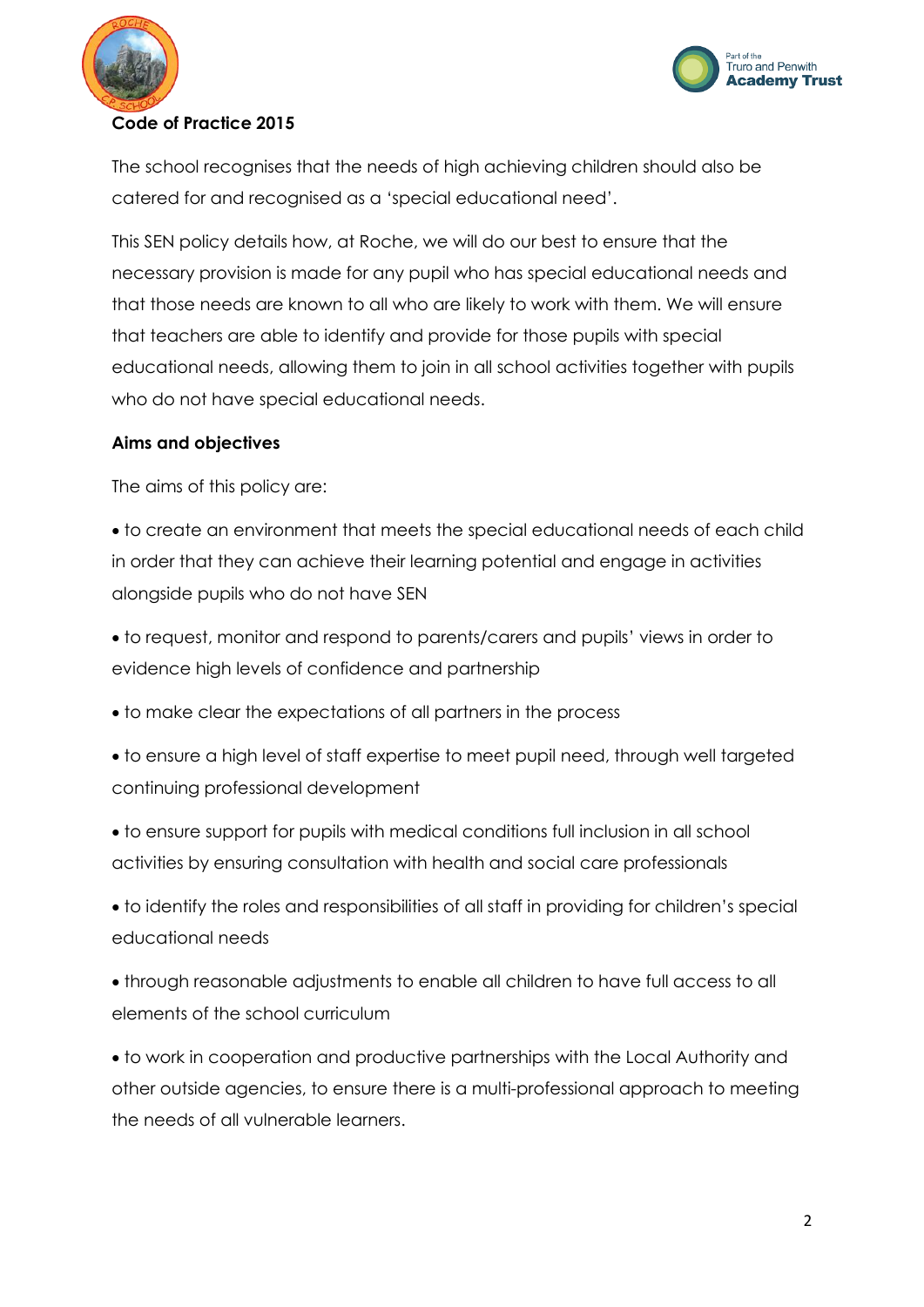



# **Equal Opportunities and Inclusion**

Through all subjects we ensure that the school meets the needs of all, taking account of gender, ethnicity, culture, religion, language, sexual orientation, age, ability, disability and social circumstances. It is important that in this school we meet the diverse needs of pupils to ensure inclusion for all and that all pupils are prepared for full participation in a multi-ethnic society. We also measure and assess the impact regularly through meetings with our SEN coordinator and individual teachers to ensure all children have equal access to succeed.

# **Through appropriate curricular provision, we respect the fact that children:**

- have different educational and behavioural needs and aspirations
- require different strategies for learning
- acquire, assimilate and communicate information at different rates
- need a range of different teaching approaches and experiences

## **Teachers respond to children's needs by:**

- providing support for children who need help within the four areas of need, including through the Assess, Plan, Do, Review process.
- planning to develop children's understanding through the use of all available senses and experiences
- planning for children's full participation in learning, and in physical and practical activities
- helping children to manage and own their behaviour and to take part in learning effectively and safely
- helping individuals to manage their emotions, particularly trauma or stress, and to take part in learning
- \* Listening to pupil voice about their own challenges, strengths, aspirations and provision

### **Identification, Assessment and Provision**

Provision for children with special educational needs is a matter for the whole school. The governing body, the school's head teacher, the SENDCO and all other members of staff, particularly class teachers and teaching assistants, have important day–to–day responsibilities. All teachers are teachers of children with special educational needs. The school will assess each child's current levels of attainment on entry in order to ensure that they build on the patterns of learning and experience already established during the child's pre-school years. If the child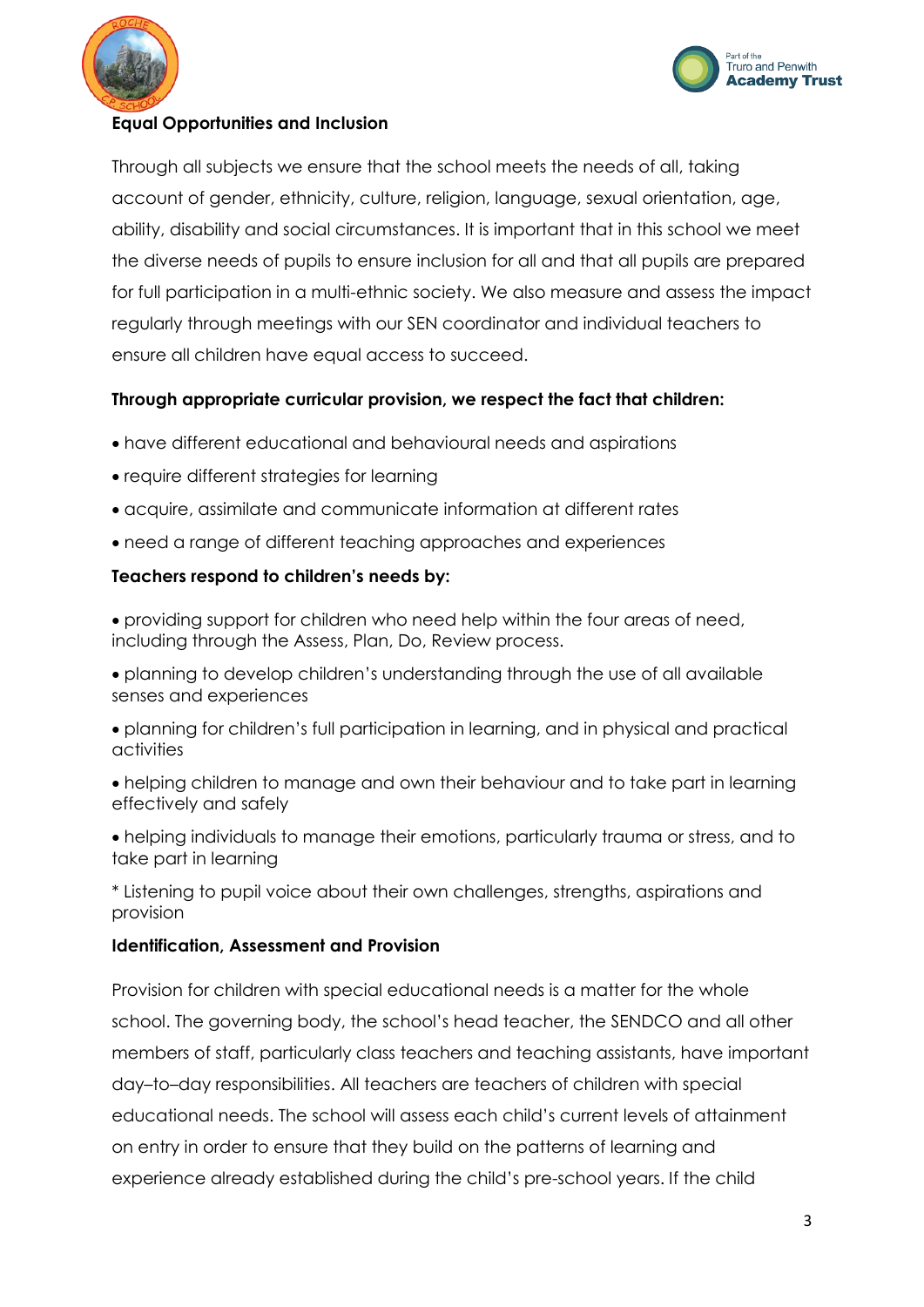



already has an identified special educational need, this information may be transferred from other partners in their Early Years setting and the class teacher and SENDCO will use this information to:

- Provide starting points for the development of an appropriate curriculum.
- Identify and focus attention on action to support the child within the class.
- Use the assessment processes to identify any learning difficulties.

 Ensure ongoing observation and assessments provide regular feedback about the child's achievements and experiences to form the basis for planning the next steps of the child's learning.

The identification and assessment of the special educational needs of children whose first language is not English requires particular care. Where there is uncertainty about a particular child, a teacher will look carefully at all aspects of the child's performance in different subjects to establish whether the problems are due to limitations in their command of English or arises from special educational needs.

# **The Role of the SENDCO and what Provision Looks like at Roche Primary School**

The Special Educational Needs Co-ordinator's [SENDCO] responsibilities include:

- Overseeing the day-to-day operation of the school's SEN policy.
- Co-ordinating provision for children with SEN.
- Liaising with and advising fellow teachers and support staff.
- Overseeing the records of all children with SEN.
- Liaising with parents of children with SEN.
- Contributing to the in-service training of staff.
- Liaising with local Secondary schools so that support is provided for Y6 pupils as they prepare to transfer.
- Liaising with external agencies including the LA's support and educational psychology services, health and social services and voluntary bodies.

 Co-ordinating and developing school based strategies for the identification and review of children with SEN.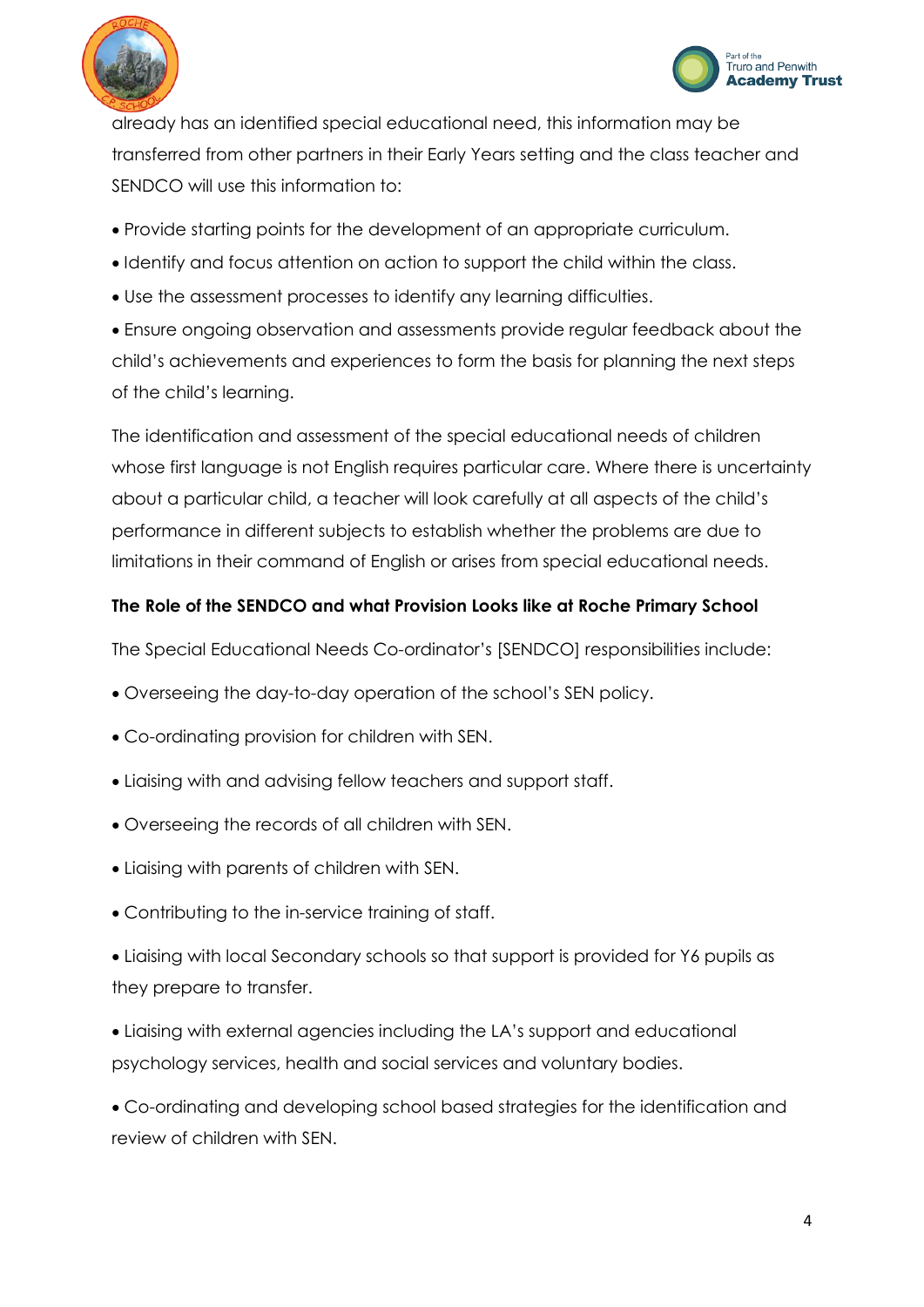



 Making regular visits to classrooms to monitor the progress of children on the school's record of need.

#### **Monitoring Children's Progress**

The school's system for observing and assessing the progress of individual children will provide information about areas where a child is not progressing satisfactorily. Under these circumstances, teachers may need to consult the SENDCO to consider what else might be done. This review might lead to the conclusion that the pupil requires help above or different from that which is normally available within the particular class or subject.

The key test of the need for action is that current rates of progress are inadequate. Adequate progress can be identified as that which:

- Prevents the attainment gap between the child and his peers from widening.
- Closes the attainment gap between the child and his peers.
- Betters the child's previous rate of progress.
- Ensures access to the full curriculum.
- Demonstrates an improvement in self-help, social or personal skills.
- Demonstrates improvements in the child's behaviours for learning.

In order to help children with special educational needs, Roche will adopt a graduated response. This may see us using specialist expertise if, as a school, we feel that our interventions are still not having an impact on the individual. The school will record the steps taken to meet the needs of individual children through the use of a SEND Support Plan and Catch Me Card, as well as a provision map, and the SENDCO will have responsibility for ensuring that records are kept and available when needed. If we refer a child for statutory assessment/Education Health and Care Plan, we will provide the LEA with a record of our work with the child to date. When any concern is initially noticed it is the responsibility of the class teacher to take steps to address the issue. Parents will be consulted and specific intervention put in place and monitored for a period of up to 6 weeks. If no progress is noted after this time the child may be added to the school SEN register, with parental involvement at all stages.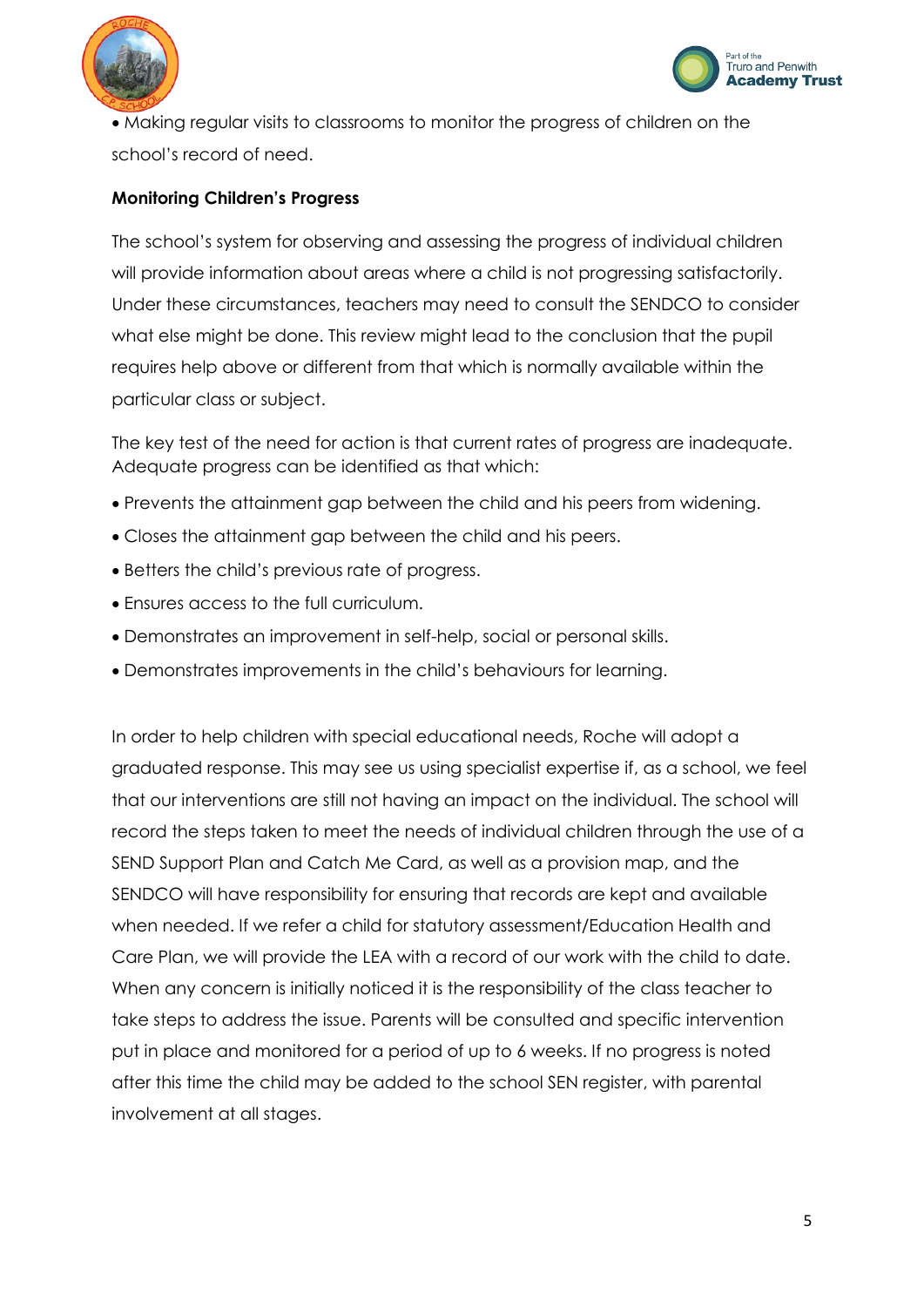



The class teacher after discussion with the SENDCO will then provide additional interventions that are additional or different to those provided as part of the school's differentiated curriculum and the child will be given individual learning targets which will be applied within the classroom. These targets will be monitored by the class teacher and teaching assistants within the class and reviewed formally three times a year (termly), with the SENDCO, parents and young person.

Reasons for a child being added to the SEN register may include the fact that he/she:

 Makes less than expected progress, even when teaching approaches are targeted particularly in a child's identified area of weakness.

 Shows signs of difficulty in developing literacy or mathematics skills which result in poor attainment in some curriculum areas.

 Presents persistent emotional or behavioural difficulties which are not improved by the wellbeing approach and techniques usually employed in the school.

 Has sensory or physical problems, which continue to impact on their learning, despite the provision or/and use of specialist equipment.

 Has communication and / or interaction difficulties, and continues to make little or no progress.

# **Partnership with parents**

Partnership plays a key role in enabling children and young people with SEN to achieve their potential. Parents hold key information and have knowledge and experience to contribute to the shared view of a child's needs. All parents of children with special educational needs will be treated as partners, given support to play an active and valued role in their child's education. Children and young people with special educational needs often have a unique knowledge of their own needs and their views about what sort of help they would like. They will be encouraged to contribute to the assessment of their needs, the review and transition process.

The school website has a wealth of information to support parents and carers of SEND children. As well as our policy for special educational needs, our website holds Roche School's special educational needs information report, including the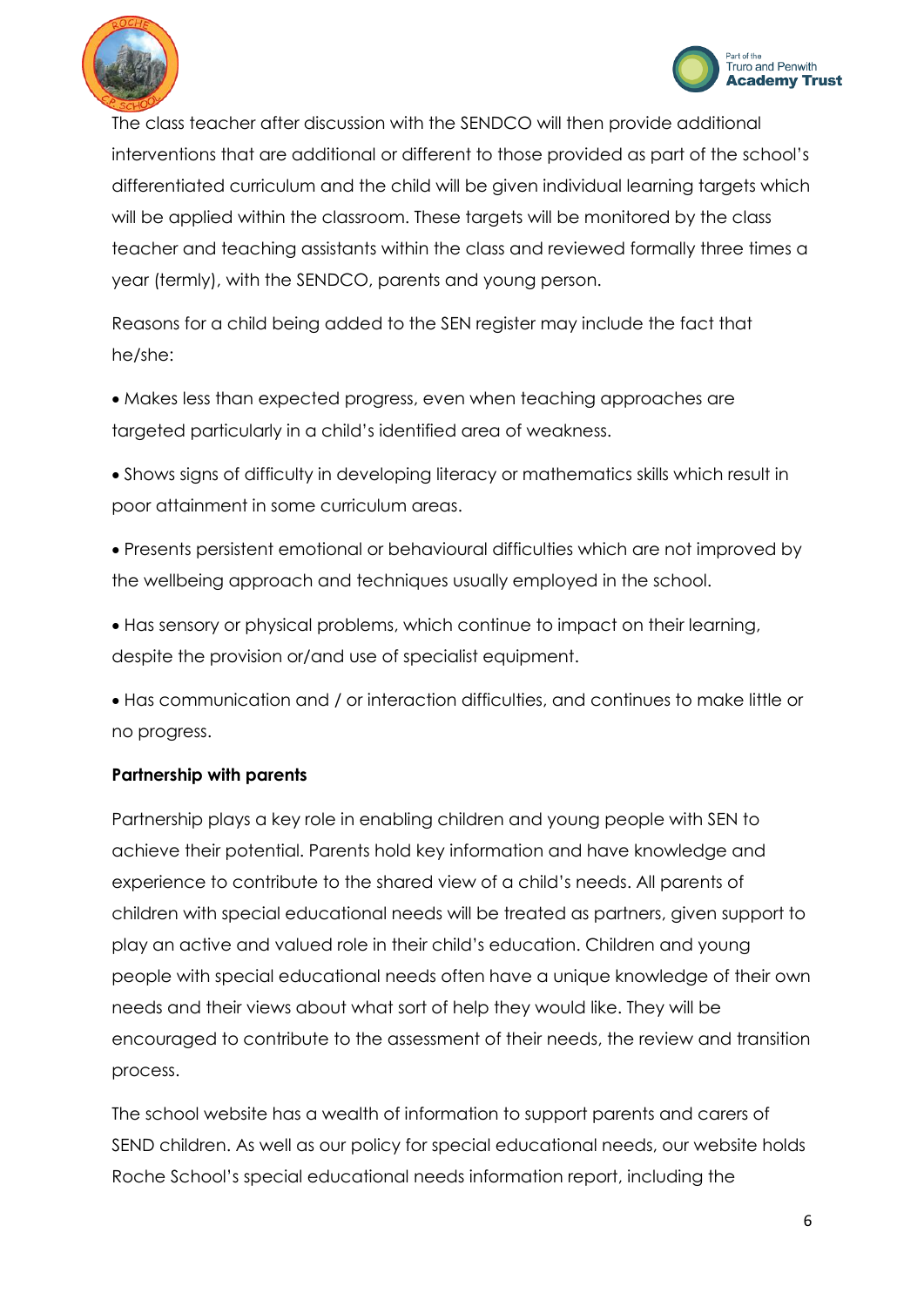



arrangements made for children in our school with special educational needs and our School Offer which is linked to Cornwall's Local Offer. Additionally, our SEND strategy can be found here providing detailed information on our action plan and the graduated response at Roche School. Furthermore, there is information on our child protection policy and our Relationship and Sex Education curriculum, found on our website, as we acknowledge that children with SEND are potentially more vulnerable than those without.

At all stages of the special needs process, the school keeps parents fully informed and involved. We take account of the wishes, feelings and knowledge of parents at all stages. We encourage parents to make an active contribution to their child's education and have regular meetings each term to share the progress of special needs children with their parents. We discuss with the parents any outside intervention, and share the process of decision-making by providing clear information relating to the education of their child. Parents always have access to the SENDCO through a school email address.

## **The Nature of Intervention**

The SENDCO and the child's class teacher will decide on the action needed to help the child progress in the light of earlier assessments, if Quality First Teaching strategies are not having the desired impact. This may include:

Different learning materials or specialist equipment.

 Some group or individual support, which may involve small groups of children being withdrawn to work with TA support or other Wave 3 intervention such as Toe by Toe, Nessy, Maths Intervention, Speech and Language etc.

 Extra adult time to devise/administer the nature of the planned intervention and also to monitor its effectiveness.

Staff development and training to introduce more effective strategies.

After initial discussions with the SENDCO, the child's class teacher will be responsible for monitoring the child on a daily basis and ensuring delivery of any individualised programme in the classroom. Parents will continue to be consulted and kept informed of the action taken to help their child, and of the outcome of any action. Parents will be invited to attend Parents Evenings with the class teacher, where they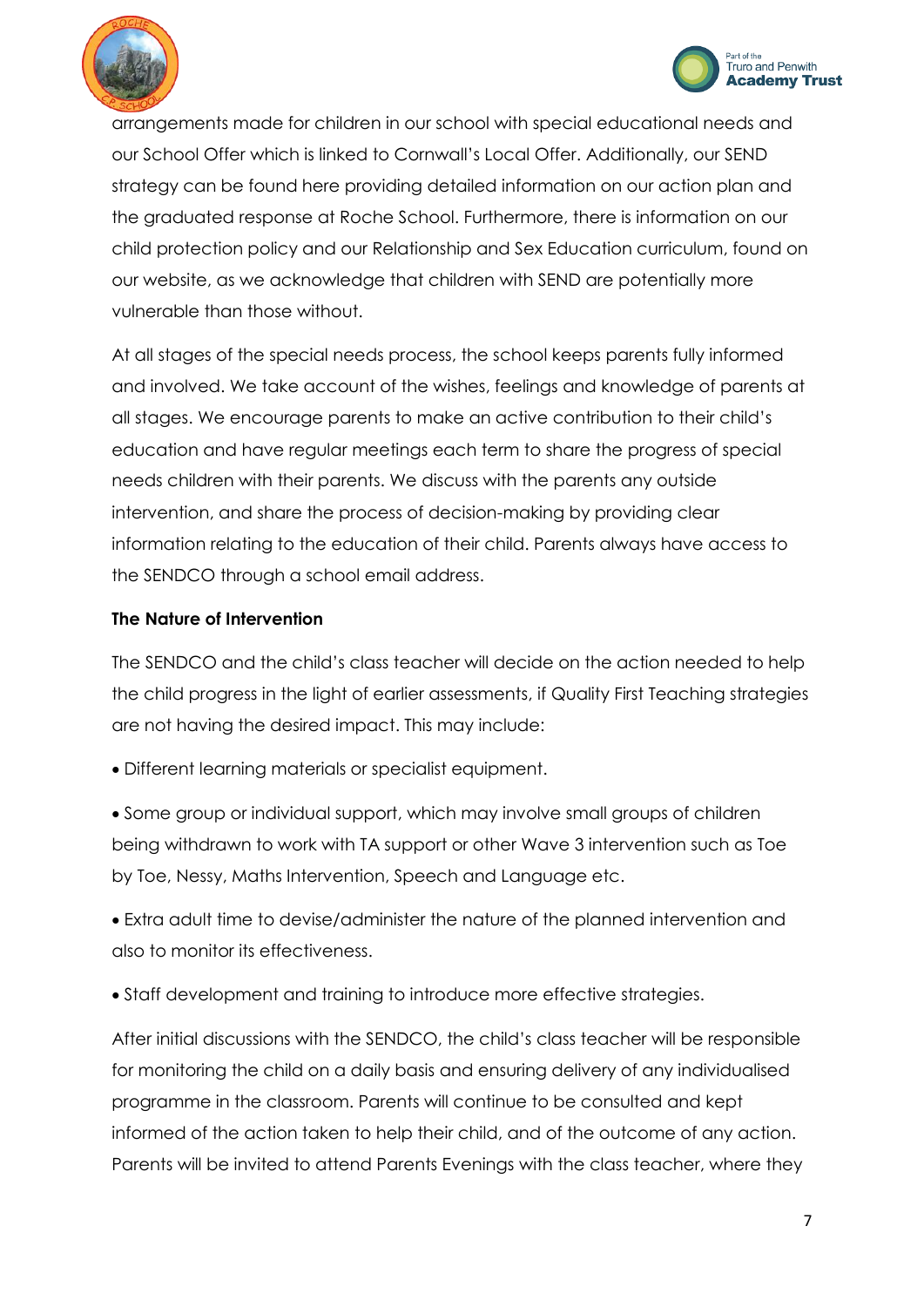



will have specific time slots to discuss their child's progress. An additional meeting will be arranged on a termly basis with the class teacher and the SENDCO to go through SEND Support Plans (Catch Me Cards), Smart Targets and progress and next steps. The SENDCO will support further assessment of the child where necessary, assisting in planning for their future needs in discussion with colleagues and parents.

# **The use of outside agencies**

These services may become involved if a child continues to make little or no progress despite considerable input and adaptations. They will use the child's records in order to establish which strategies have already been employed and which targets have previously been set.

The external specialist may act in an advisory capacity, or provide additional specialist assessment or be involved in teaching the child directly. The child's individual targets will set out strategies for supporting the child's progress. These will be implemented, as much as possible, in the normal classroom setting. The delivery of the interventions recorded in the SEND Support Plan continues to be the responsibility of the class teacher.

Outside agencies may become involved if the child:

- Continues to make little or no progress in specific areas over a long period.
- Continues working at National Curriculum levels substantially below that expected of children of a similar age.
- Continues to have difficulty in developing literacy and mathematical skills.
- Has emotional or behavioural difficulties which regularly and substantially interfere with the child's own learning or that of the class group.
- Has sensory or physical needs and requires additional specialist equipment or regular advice or visits by a specialist service.
- Has ongoing communication or interaction difficulties that impede the development of social relationships and cause substantial barriers to learning.

 Despite having received intervention, the child continues to fall behind the level of his peers.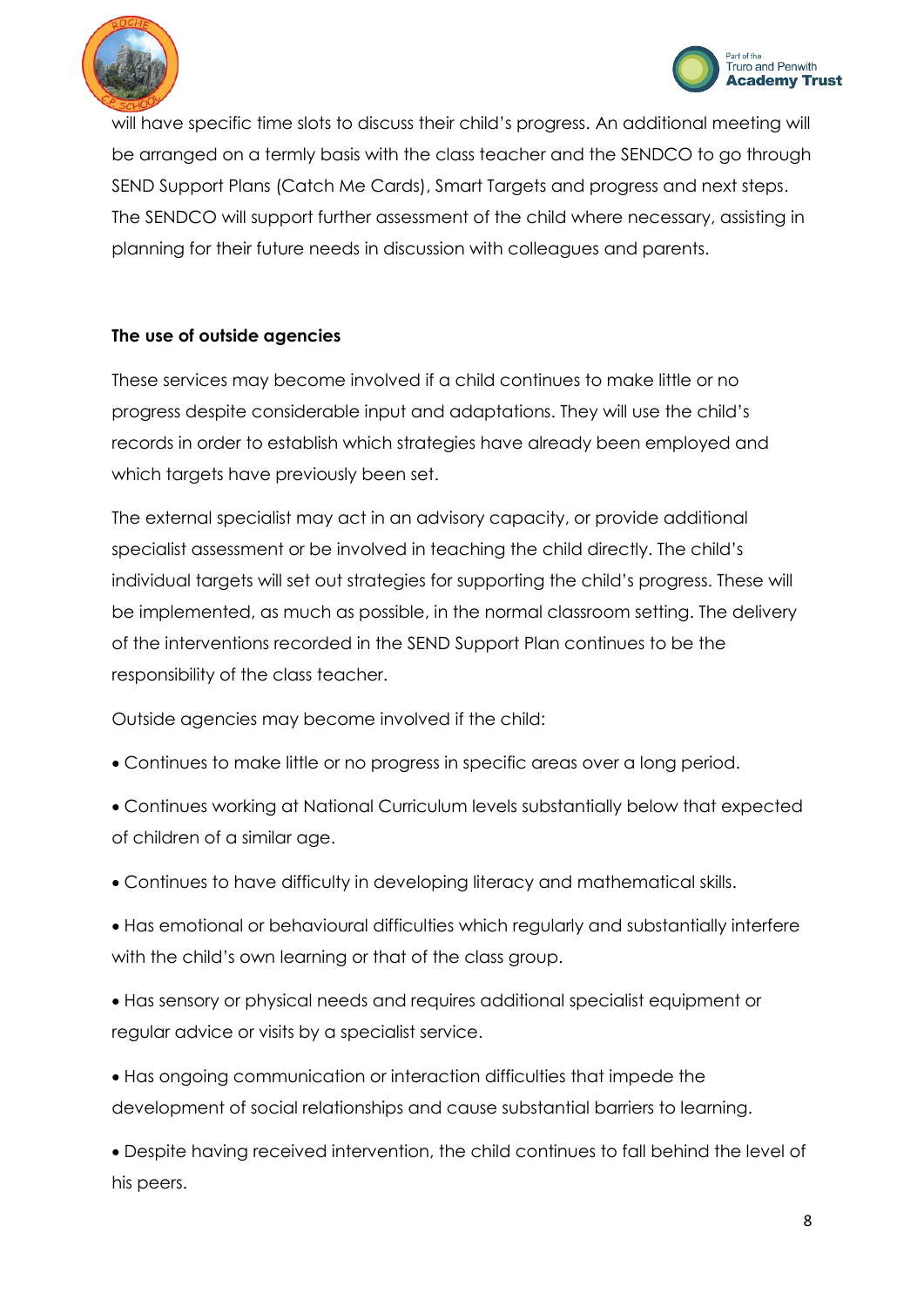



## **School Request for Education Health and Care Plans (from September 2015)**

A request will be made by the school to the LA if the child has demonstrated significant cause for concern, prolonged or complex additional needs. The LA will be given information about the child's progress over time, and will also receive documentation in relation to the child's special educational needs and any other action taken to deal with those needs, including any resources or special arrangements put in place. The evidence will include:

• Previous SEND Support plans and smart targets for the pupil, including the child's 'catch me' cards

- Records of regular reviews and their outcomes (Assess, Plan, Do, Review).
- Records of the child's health and medical history where appropriate.
- National Curriculum attainment levels in literacy and numeracy over time.
- Education and other assessments, for example from an advisory specialist support teacher or educational psychologist.
- Views of the parents and young person.

The parents of any child who is referred for statutory assessment will be kept fully informed of the progress of the referral. Children with an EHCP will be reviewed each term in addition to the statutory annual assessment. When this coincides with transfer to secondary school, the SENDCO from the high school will be invited to the review.

#### **SEND Support Plans/Smart targets**

Strategies employed to enable the child to progress will be recorded within an SEND Support plan which will include information about:

- The short term (SMART) targets set for the child.
- The teaching strategies to be used.
- The provision to be put in place, including staff responsible.
- The proposed outcome and how the provision will help the child in their learning
- How parents/carers can help support the target at home.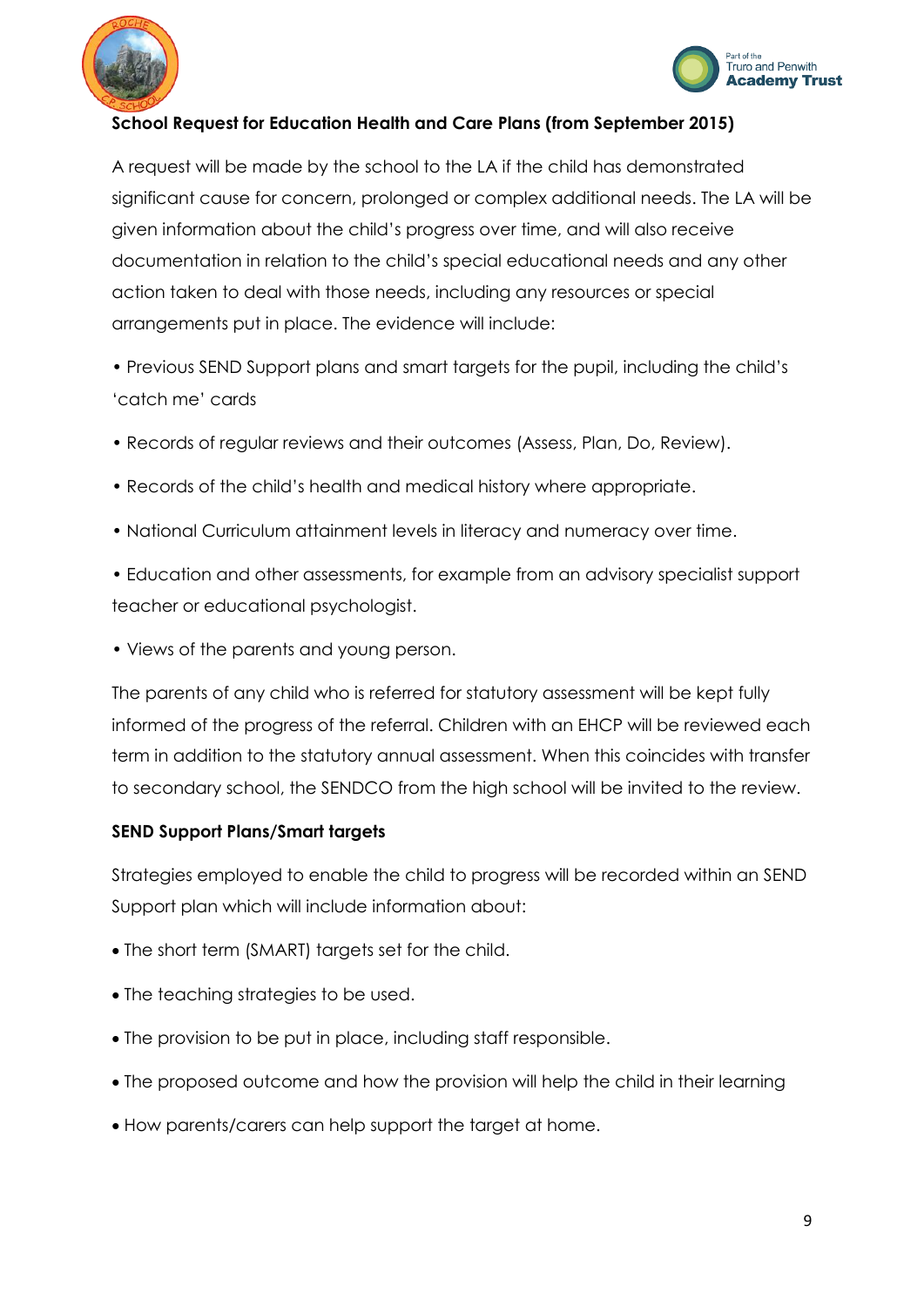



 Review of progress and assessment against targets to inform the next term's targets.

• The review date.

SEND support plans are stored securely on the school system and updated regularly by teachers and teaching assistants, as well as the SENDCO where appropriate. The child's views will be sought and taken into account, as will those of the parents, whose support is vital if progress is to be achieved and maintained.

# **Access to the Curriculum**

All children have an entitlement to a broad and balanced curriculum, which is differentiated to enable children to understand the relevance and purpose of learning activities and experience levels of understanding and rates of progress that bring feelings of success and achievement. Teachers use a range of Quality First Teaching strategies to meet children's special educational needs. More information can be found in our SEND strategy on our website.

Lessons have clear learning objectives and staff differentiate work appropriately, and use diagnostic assessment to inform the next stage of learning. SEND Support Plans and smart targets, which employ a small-step approach, feature significantly in the provision that we make in the school. By breaking down the existing levels of attainment into finely graded steps and targets, we ensure that children experience success. All children on the special needs register have an SEND Support Plan with individual targets.

We support children in a manner that acknowledges their entitlement to share the same learning experiences that their peers enjoy. Wherever possible, we do not withdraw children from the classroom situation. There are times though when, to maximise learning, we ask the children to work in small groups, or in a one-to-one situation outside the classroom.

# **Allocation of resources**

The SENDCO, SMT and the Governors are jointly responsible for the operational management of the specified and agreed resourcing for special needs provision within the school, including the provision for children with statements of special educational needs and Education Health and Care plans.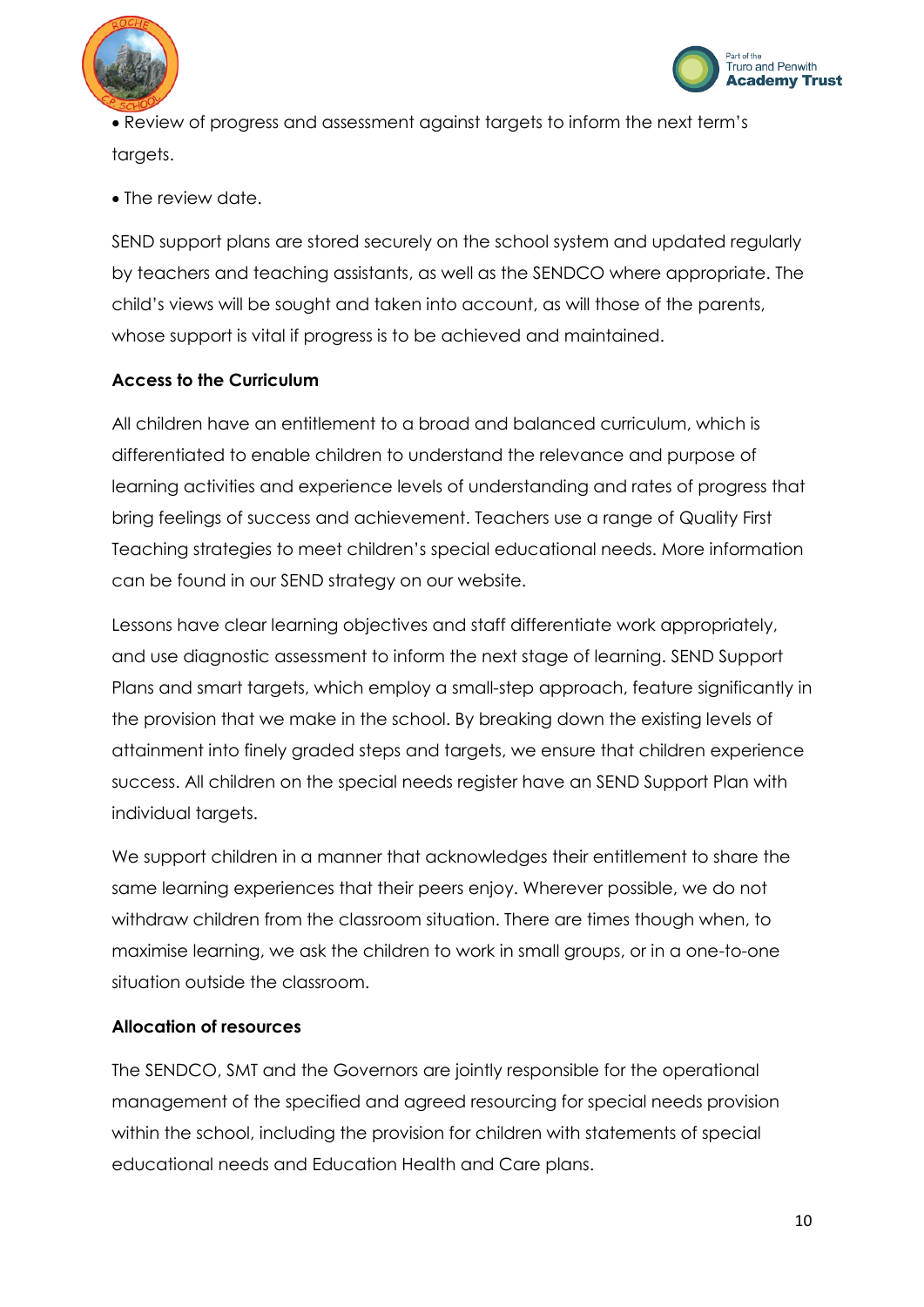



The head teacher informs the governing body of how the funding allocated to support special educational needs has been employed. The head teacher and SENDCO liaise with all relevant stakeholders to agree on how to use funds directly related to an EHCP.

# **The role of the governing body**

The Governing Body challenges the school and its members to secure necessary provision for any pupil identified as having special educational needs. They ask probing questions to ensure all teachers are aware of the importance of providing for these children and ensure that funds and resources are used effectively. The governing body has decided that children with special educational needs will be admitted to the school in line with the school's agreed admissions policy. The Governing Body reviews this policy annually and considers any amendments in light of the annual review findings. The head teacher reports the outcome of the review to the full Governing Body.

# **Monitoring and evaluation**

The SENDCO monitors the movement and progress of children within the SEN system in school and provides staff and governors with an annual summary of the impact of the policy on the practice of the school. They are involved in supporting teachers, liaising with parents and in developing and reviewing SEND Support Plans for children.

The SENDCO and the head teacher hold regular meetings to review the work of the school in this area. In addition, the SENDCO and the named governor with responsibility for special needs also hold regular meetings.

# **Links referred to within this policy:**

# **SEND Code of Practice:**

[https://assets.publishing.service.gov.uk/government/uploads/system/uploads/attac](https://assets.publishing.service.gov.uk/government/uploads/system/uploads/attac%20hment_data/file/398815/SEND_Code_of_Practice_January_2015.pdf)  hment data/file/398815/SEND Code of Practice January 2015.pdf